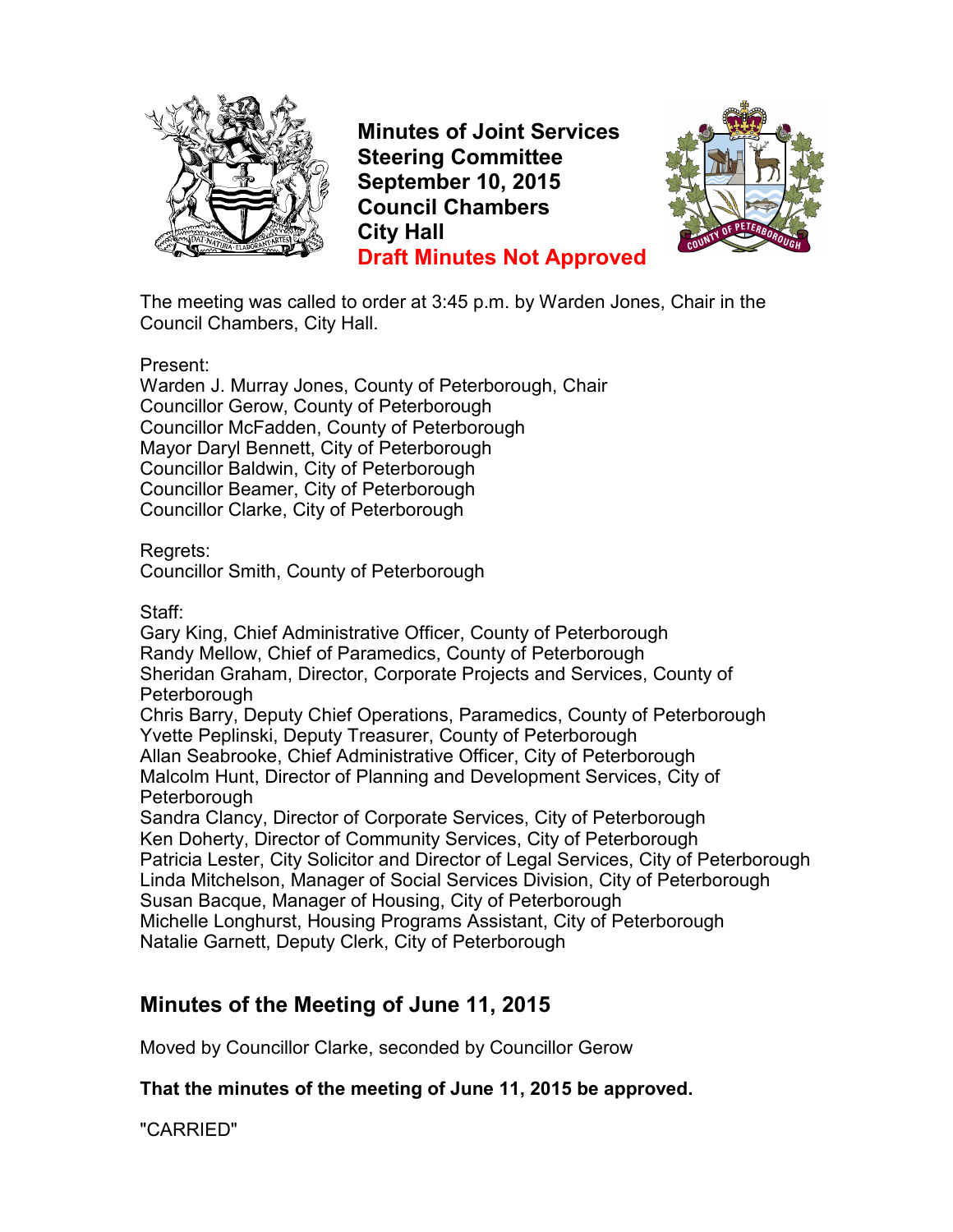### **Joint Services Steering Committee Meeting of Thursday, September 10, 2015 Page 2**

### **Disclosure of Pecuniary Interest**

Mayor Bennett declared an interest in item 6, as his company does business with the Peterborough County/City Paramedics Service.

#### **Change of Meeting Date**

Moved by Councillor Beamer, seconded by Councillor Baldwin

**That the next Joint Services Steering Committee meeting be rescheduled from October 8 to Thursday, October 29, 2015.** 

"CARRIED"

### **Minutes for Information**

Moved by Councillor Gerow, seconded by Councillor McFadden

**That the AHAC (Affordable Housing Action Committee) minutes of May 14, 2015 be received for information.** 

"CARRIED"

### **Director of Planning and Development Services, City of Peterborough Report PLHDJSSC15-004 Housing is Fundamental 2015 – Information Report**

Susan Bacque, Manager of Housing, introduced Paul Armstrong, Affordable Housing Action Committee, who provided an overview of "Housing is Fundamental 2015."

Moved by Councillor Clarke, seconded by Councillor McFadden

**That Joint Services Steering Committee endorse the recommendation outlined in Report PLHDJSSC15-004, dated September 10, 2015, of the Director of Planning and Development Services, as follows:** 

**That the presentation and report** *Housing is Fundamental* **2015 of the Affordable Housing Action Committee (AHAC) be received for information.** 

"CARRIED"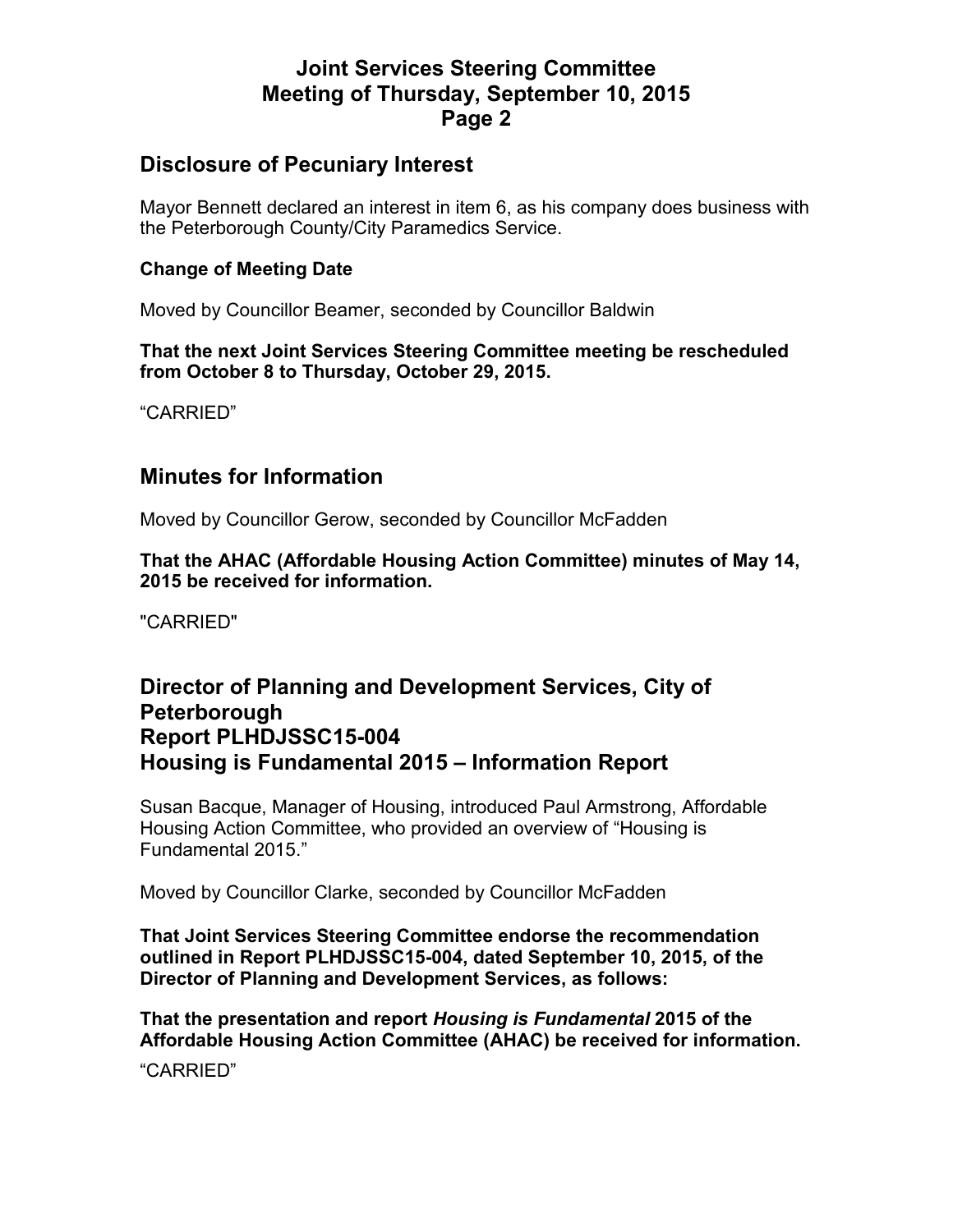# **Joint Services Steering Committee Meeting of Thursday, September 10, 2015 Page 3**

### **Chief of Paramedics, County of Peterborough Land Ambulance Service Review 2015**

Randy Mellow, Chief of Paramedics provided an overview of the Land Ambulance Service Review 2015.

Moved by Mayor Bennett, seconded by Councillor Baldwin

#### **That Joint Services Steering Committee receive the report for information only.**

"CARRIED"

Mayor Bennett left the meeting at 4:09 p.m. due to his previously declared conflict.

# **Director of Finance/Treasurer, County of Peterborough Peterborough County/City Paramedics Service (PCCP) Preliminary Draft 2016 Budget**

Randy Mellow, Chief of Paramedics provided an overview of the Peterborough County/City Paramedics Service Preliminary Draft 2016 Budget.

Moved by Councillor Gerow, seconded by Councillor McFadden

**That the Joint Services Steering Committee receives the preliminary draft 2016 PCCP budget proposal and approves it to be forwarded to the City of Peterborough to act as a preliminary estimate to assist the City in their 2016 budget development.** 

"CARRIED"

# **Other Business**

There were no items of Other Business

# **Next Meeting**

The Chair indicated that the next meeting will be on Thursday, October 29, 2015.